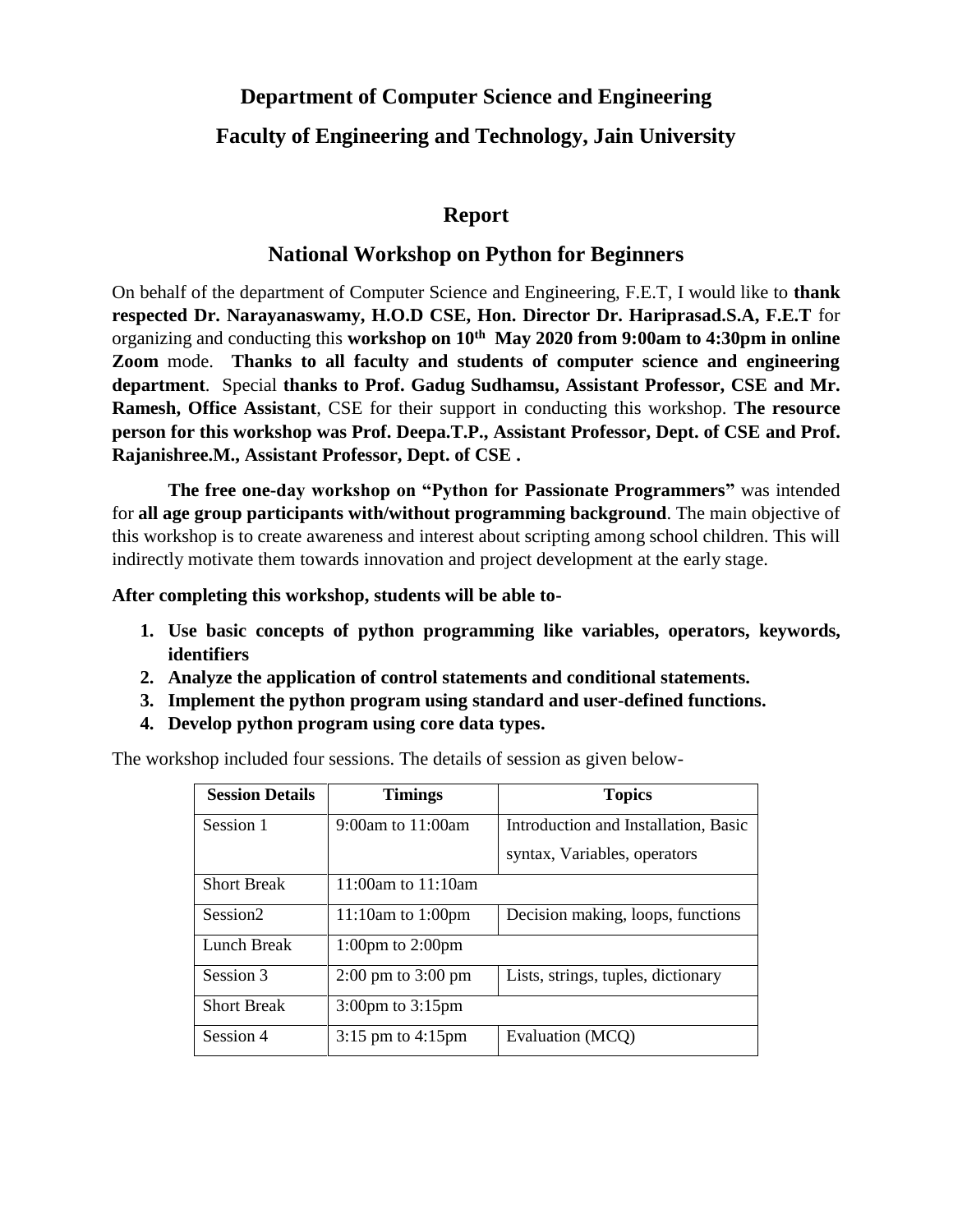Evaluation: online MCQ test for 50 Marks in 60 minutes duration.

30 Questions – 1 Point each

10 Questions- 2 Points each

There were registrations across the globe. Students were provided E-certificate through email. The participation details as mentioned in the Appendix-1.

### **The feedback analysis is as shown below.**

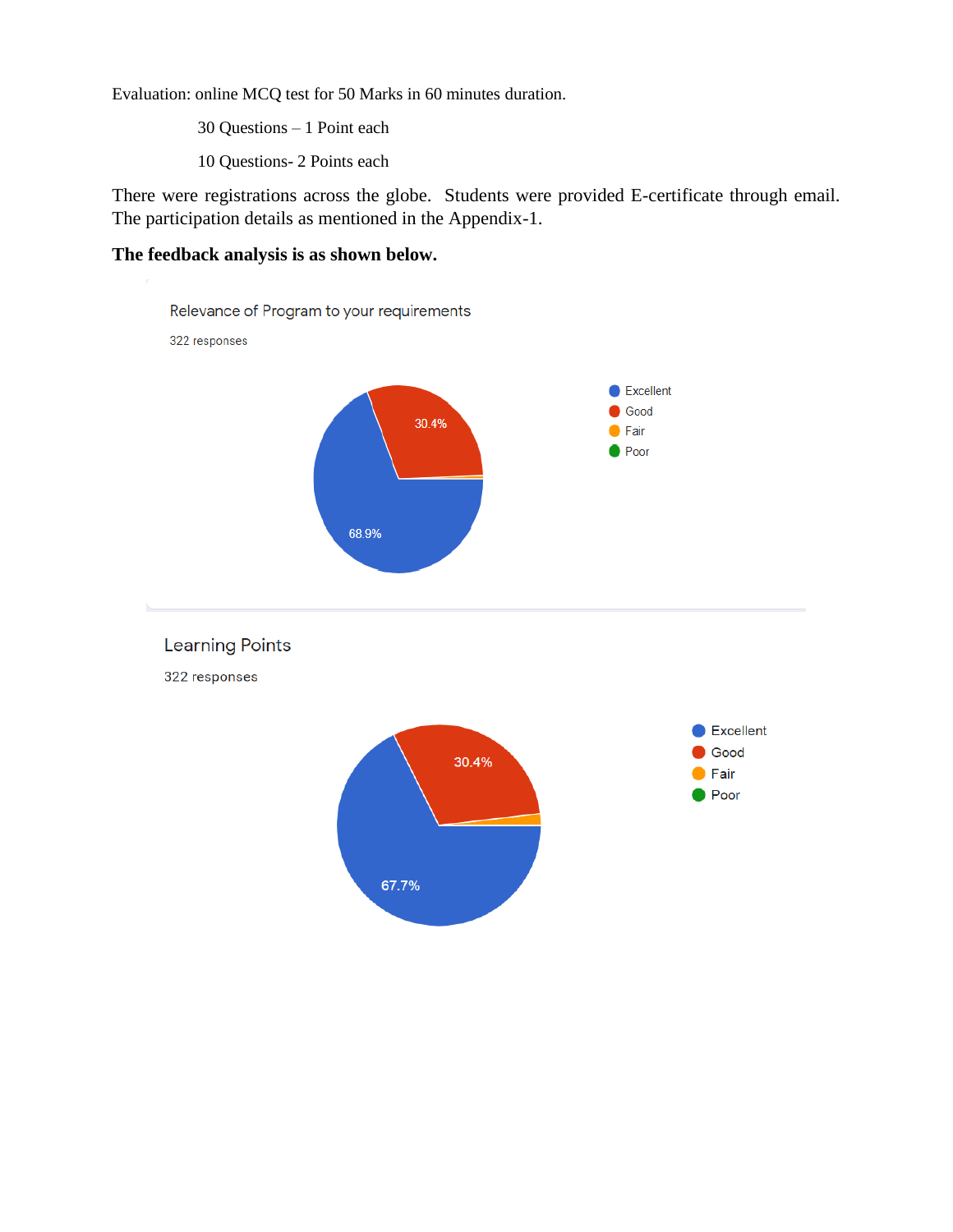## Possibility of implementing these concepts immediately

321 responses

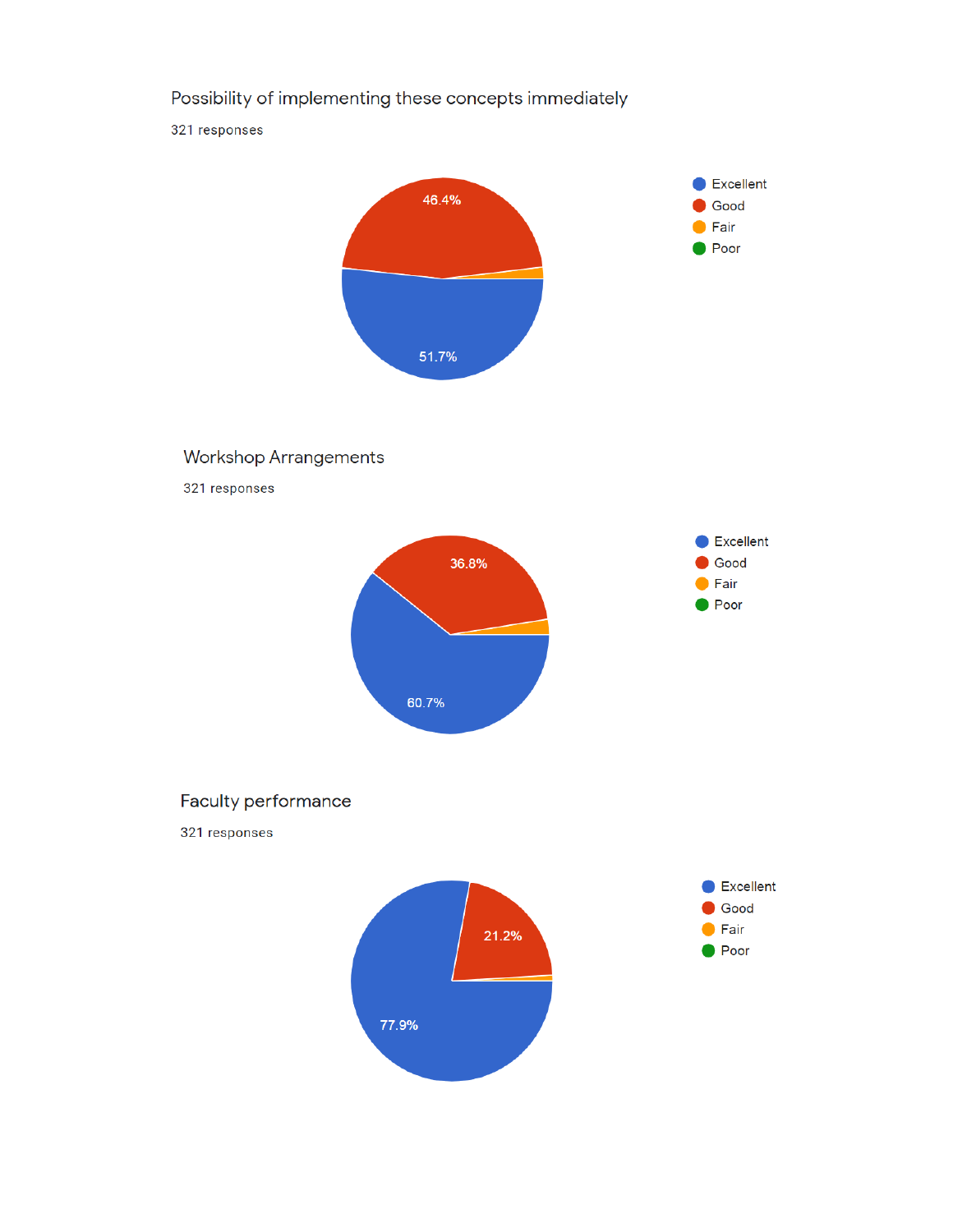### Overall Usefulness

320 responses



## The grading analysis is as given below-

|                  |                       | Average<br>32.07 / 50 points |    |    | <b>Median</b><br>34 / 50 points  |                     |    |    |    | Range<br>6 - 49 points |    |  |
|------------------|-----------------------|------------------------------|----|----|----------------------------------|---------------------|----|----|----|------------------------|----|--|
|                  |                       |                              |    |    | <b>Total points distribution</b> |                     |    |    |    |                        |    |  |
| # of respondents | 20<br>15<br>10        |                              |    |    |                                  |                     |    |    |    |                        |    |  |
|                  | 5<br>$\mathbf 0$<br>0 | 5                            | 10 | 15 | 20                               | 25<br>Points scored | 30 | 35 | 40 | 45                     | 50 |  |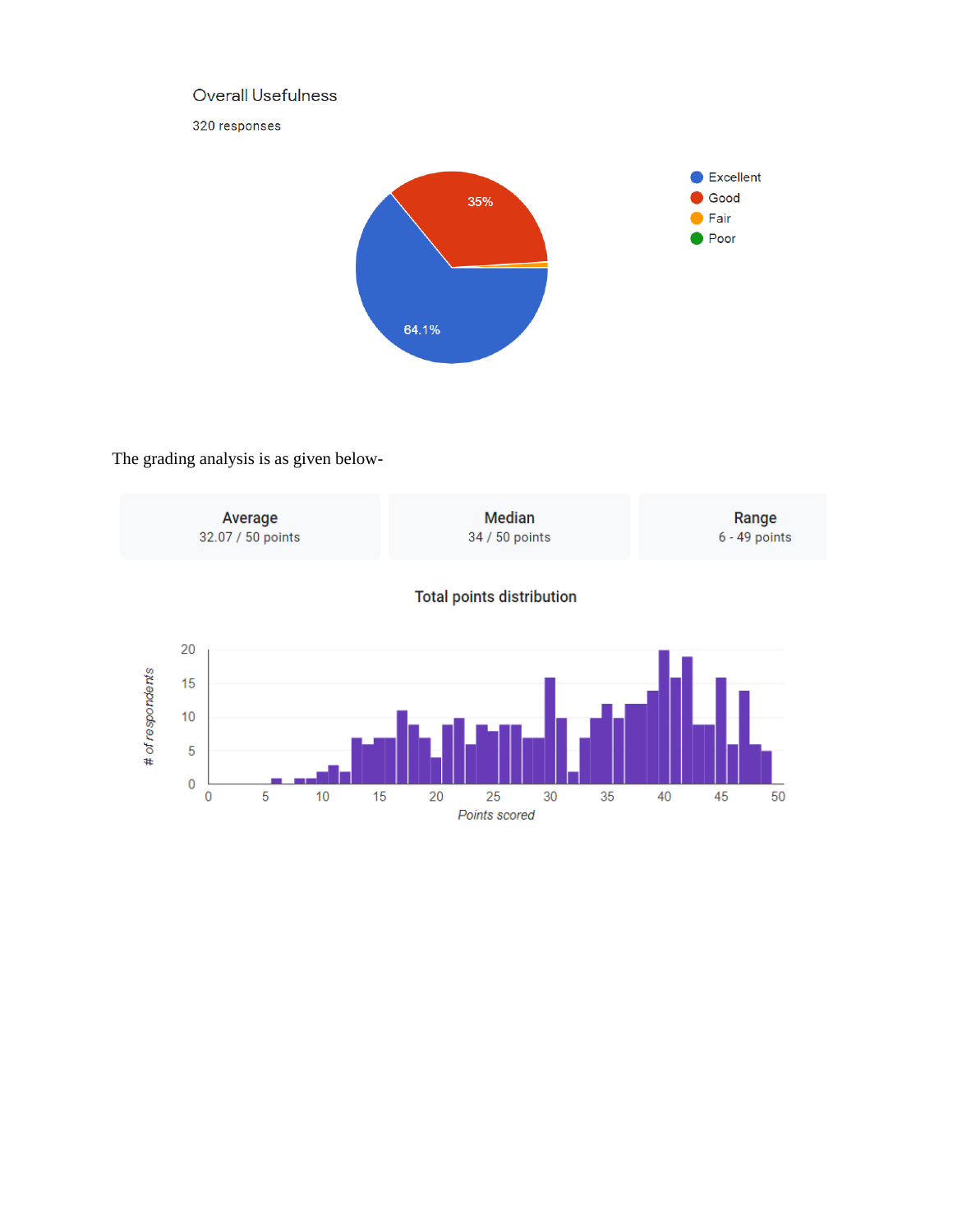## **Workshop Outcomes attainment**

Details of Outcome mapping is given in Appendix-1. The following table provides attainment of workshop outcomes.

| Workshop<br><b>Outcomes</b>                   | <b>Outcome 1</b> | <b>Outcome 2</b> | <b>Outcome 3</b> | <b>Outcome 4</b> |
|-----------------------------------------------|------------------|------------------|------------------|------------------|
| <b>Current Workshop</b><br>(%age)             | 75.71904         | 53.04269         | 62.6158          | 72.2752          |
| <b>Previous Similar</b><br>Workshop<br>(%age) | 65.36585         | 50.2439          | 82.11382         | 65.04065         |
| <b>Improvement</b><br>(%age)                  | 10.35319         | 2.79879          | $-19.498$        | 7.23455          |

#### **Gap Analysis and Further improvements (Action Points)**

- 1. The participants were of the all age group. They were from technical, nontechnical, medical Doctors, Business analysts, Accounting, mechanical, metallurgy, data science, physics etc. background. Some of them lack the basics of programming. The workshop covered little basic to understand Python programming.
- 2. There is an improvement in performance related to basic concepts of python, core data types looping statement compared to previous workshop as we modified some examples and the way of delivering it.
- 3. There is drastic reduction in achieving outcome 3 related to functions, as participants required more time to understand and practice the concepts during session.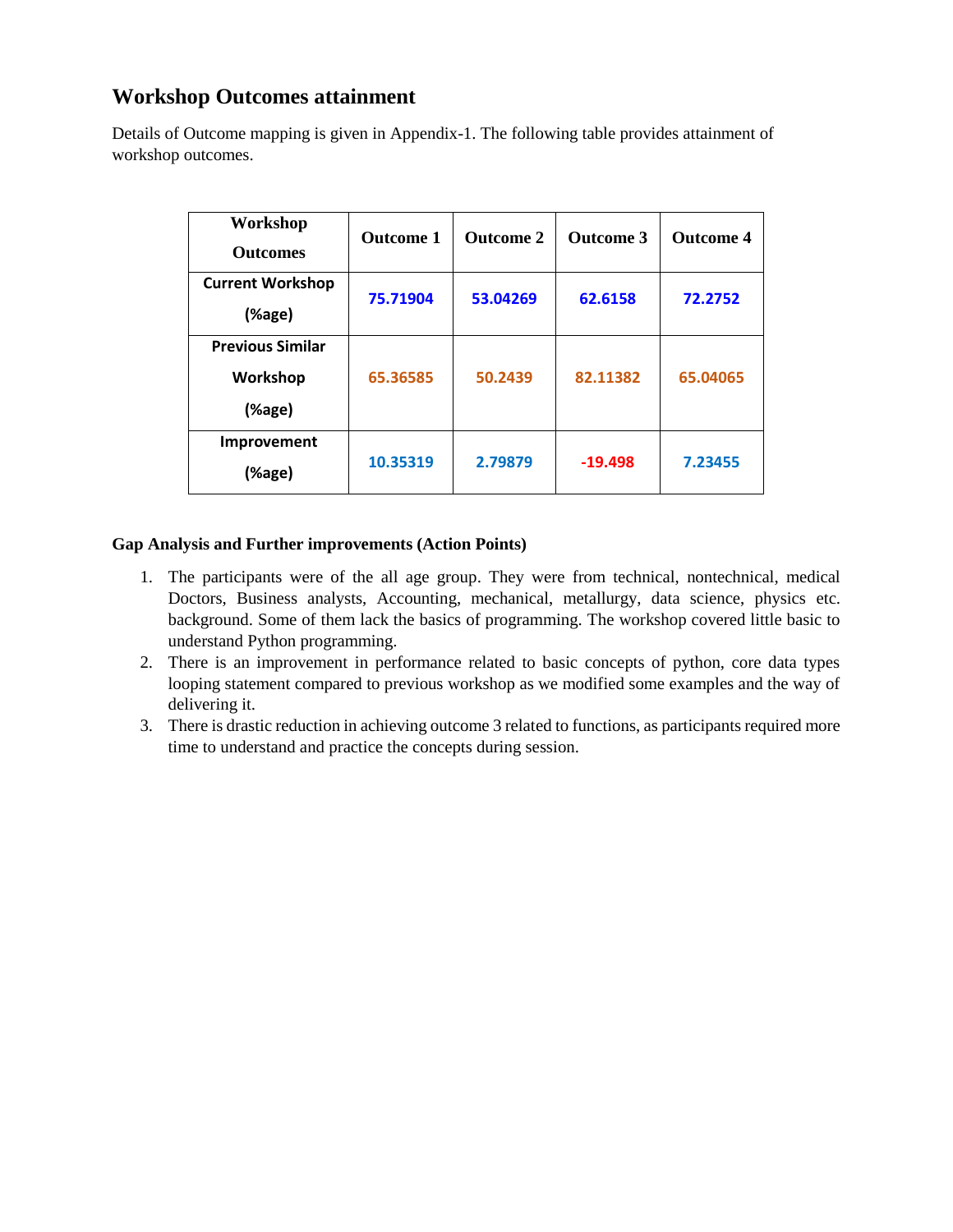### **ZOOM Session details**

| SOLUTIONS -                        | PLANS & PRICING<br><b>CONTACT SALES</b> |                          | <b>SCHEDULE A MEETING</b>                                        | <b>JOIN A MEETING</b>                              | $\mathsf S$<br>HOST A MEETING -                    |
|------------------------------------|-----------------------------------------|--------------------------|------------------------------------------------------------------|----------------------------------------------------|----------------------------------------------------|
| Profile                            | <b>Upcoming Meetings</b>                | <b>Previous Meetings</b> | <b>Personal Meeting Room</b>                                     | <b>Meeting Templates</b>                           | <b>Cet Training</b>                                |
| <b>Meetings</b><br><b>Webinars</b> | <b>Schedule a New Meeting</b>           |                          |                                                                  |                                                    | <b>Recently Deleted</b><br>(!) denotes no password |
| <b>Recordings</b>                  | Start Time $\Leftrightarrow$            | Topic $\div$             |                                                                  | Meeting ID                                         |                                                    |
| Settings<br><b>Account Profile</b> | Today<br>08:30 AM                       | of Deepa T P (1)         | Python Programming for Passionate Programmers by Pr971 6803 6090 |                                                    | Delete<br>Start                                    |
|                                    |                                         |                          |                                                                  |                                                    |                                                    |
| SOLUTIONS -                        | PLANS & PRICING<br><b>CONTACT SALES</b> |                          |                                                                  | <b>SCHEDULE A MEETING</b><br><b>JOIN A MEETING</b> | $\vert$ S<br>HOST A MEETING -                      |
| Profile                            | <b>Upcoming Meetings</b>                | <b>Previous Meetings</b> | <b>Personal Meeting Room</b>                                     | <b>Meeting Templates</b>                           | <b>C</b> Get Training                              |
| <b>Meetings</b>                    | <b>Schedule a New Meeting</b>           |                          |                                                                  |                                                    | (!) denotes no password                            |
| Webinars<br>Recordings             |                                         |                          |                                                                  |                                                    |                                                    |
| Settings                           | Start Time $\div$<br>Sat, May 9         | Topic $\div$             | Python Programming for Passionate Programmers by Pr914 6006 1679 | <b>Meeting ID</b>                                  | Delete<br>Start                                    |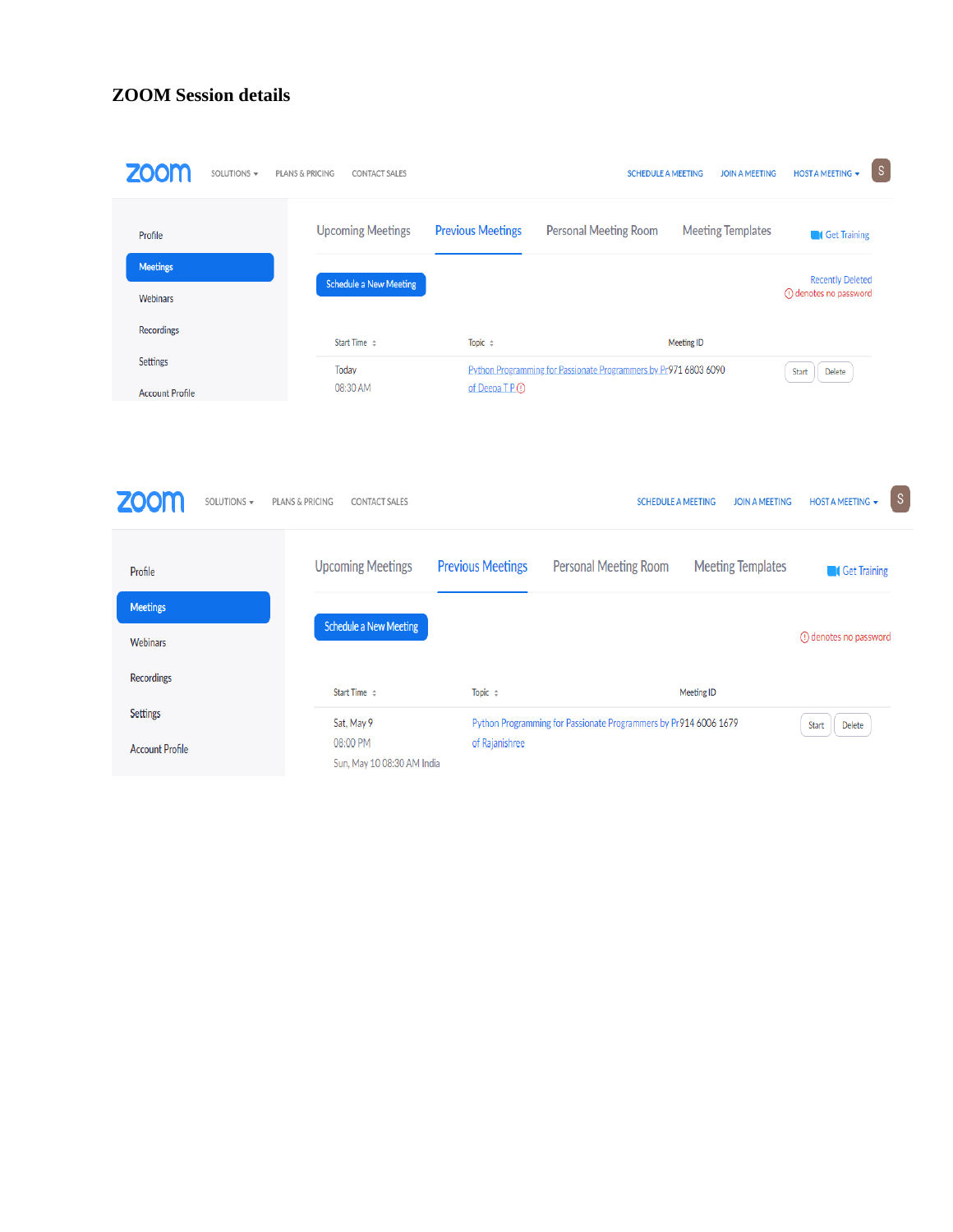# **Appendix-1**

## **Participants Registration Details**

| $\mathbf{1}$   | <b>MUKESH SINGH</b>                  | 93  | <b>VINAYKARTHIK BC</b>                 | 185 | <b>J.SANTOSHI KUMARI</b>               | 277 | <b>SANTHOSH G</b>                           |
|----------------|--------------------------------------|-----|----------------------------------------|-----|----------------------------------------|-----|---------------------------------------------|
| 2              | <b>VANITHA M</b>                     | 94  | PANKAJA R                              | 186 | SATHIYARAJ.R                           | 278 | <b>PAVITRA</b>                              |
| 3              | <b>MANOJKUMAR BOLLINI</b>            | 95  | <b>SURAVI ANILKUMAR</b>                | 187 | A ESAKKIAMMAL                          | 279 | <b>ROOPA NAYKAR</b>                         |
| 4              | SIVA SUBRAMANIAN K                   | 96  | <b>NEHA MANGLA</b>                     | 188 | DR G SUVARNA<br><b>KUMAR</b>           | 280 | M.ARVINDHAN                                 |
| 5              | PEYYALA BALAKRISHNA                  | 97  | <b>RASHI GUPTA</b>                     | 189 | TEJAS. KA                              | 281 | <b>SUSHIL CHAUDHARI</b>                     |
| 6              | <b>ABHALE BABASAHEB</b><br>ANNASAHEB | 98  | <b>NVDP MURTHY</b>                     | 190 | MALLEGOWDA M                           | 282 | <b>VUDDURU BHARATHI</b>                     |
| $\overline{7}$ | LAKSHMI B                            | 99  | APOORVA A                              | 191 | PREM PRAKASH<br>AGRAWAL                | 283 | PATIL EKAJ ARUN                             |
| 8              | SANGAMESH H                          | 100 | SIRI A                                 | 192 | S PRIYA DARSHINI                       | 284 | <b>JILLA VINITHA</b>                        |
| 9              | <b>BASAVARAJU N M</b>                | 101 | <b>WAKCHAURE</b><br>SHIVAM VAIBHAV     | 193 | <b>ARELLI SWATHI</b>                   | 285 | DR. D. DEVIKANNIGA                          |
| 10             | S. SRIDHAR                           | 102 | KANTHARAJU V                           | 194 | <b>KALA</b><br><b>CHANDRASHEKHAR L</b> | 286 | <b>STHANIKAM</b><br>SRIKANTA DEEKSHIT       |
| 11             | <b>HASINI</b>                        | 103 | <b>CHAITRA M</b>                       | 195 | <b>RAHUL KUMAR</b>                     | 287 | AMBATI NAGASREE                             |
| 12             | SANKAR                               | 104 | <b>KRISHNA KISHORE</b><br><b>THOTA</b> | 196 | THIRUPATHI M                           | 288 | <b>RAJESH UDUPI</b>                         |
| 13             | <b>WALUNJ YASHASHREE</b>             | 105 | PROF. VIDYARANI<br><b>KATIGAR</b>      | 197 | SHIRIN FATHIMA J                       | 289 | MR.<br>SHIVANANDASWAMY<br>V MAHAPURUSH      |
| 14             | MUNNA KUMAR                          | 106 | R V L S N SASTRY                       | 198 | <b>STEPHEN A</b>                       | 290 | <b>DR SURESH</b><br><b>VISHNUDAS LIMKAR</b> |
| 15             | BALASUBRAMANYAM<br>N                 | 107 | <b>VIKRAM GAJULA</b>                   | 199 | <b>RANJITHA.T</b>                      | 291 | PRATHIMA<br><b>MAHAPURUSH</b>               |
| 16             | CHINU                                | 108 | DR M.<br>SENTHILKUMAR                  | 200 | UMA SHARMA                             | 292 | <b>KRISHNAKUMAR</b><br><b>SUNDAR</b>        |
| 17             | PROF. SIDDHARTH<br><b>BHATKANDE</b>  | 109 | PARIKSHITH T G                         | 201 | <b>AKASH K</b>                         | 293 | <b>GOLI ANITHA</b>                          |
| 18             | D.K.MUTHUMANICKAM                    | 110 | <b>KAMMARA SAI</b><br>CHARAN           | 202 | SARALA N R                             | 294 | <b>NAIK SHREYASH</b><br><b>MANOHAR</b>      |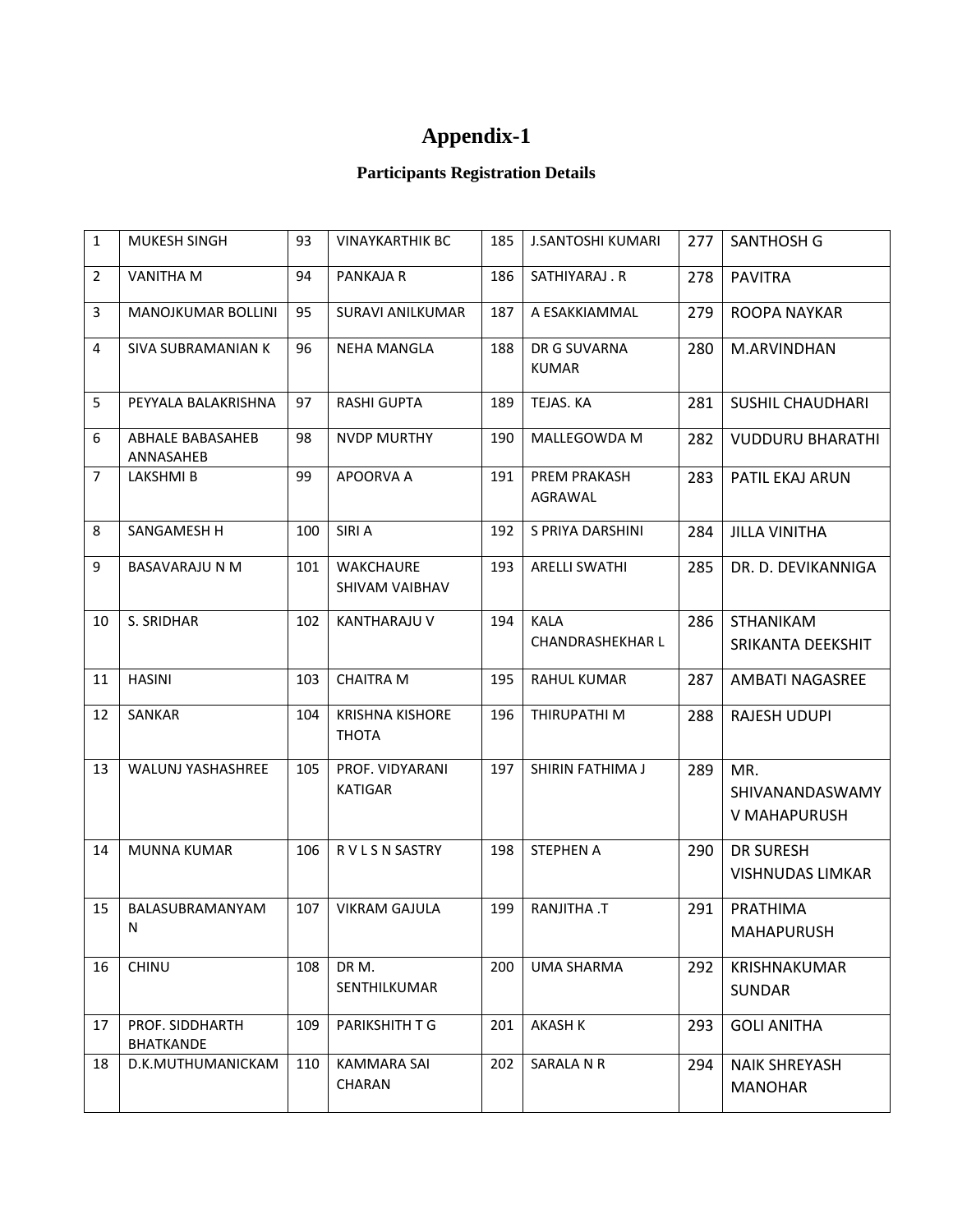| 19 | SWARAJYA LAKSHMI<br><b>BOREDDY</b> | 111 | JAGADEESHWAR<br><b>PODISHETTI</b>       | 203 | <b>NAVEEN KOLLA</b>                              | 295 | <b>VENKATA RAMARAO</b><br><b>MUTYALA</b> |
|----|------------------------------------|-----|-----------------------------------------|-----|--------------------------------------------------|-----|------------------------------------------|
| 20 | <b>VINAYAK HONNUNGAR</b>           | 112 | <b>AYUSHI BOLIA</b>                     | 204 | MANJULA H S                                      | 296 | <b>MANISH KUMAR</b><br><b>GUPTA</b>      |
| 21 | PRIYANK S PATEL                    | 113 | <b>V BALARAJU</b>                       | 205 | KALAHASTHI<br>RADHIKA                            | 297 | Y.RAVI TEJA                              |
| 22 | <b>TRIVENI BASARKOD</b>            | 114 | <b>GAIKWAD RUTUJA</b><br><b>NAVNATH</b> | 206 | <b>VEGURU GAYATRI</b>                            | 298 | DR. S C LINGAREDDY                       |
| 23 | PREETHAM G.S                       | 115 | PRAGATI S RAO                           | 207 | S. LAVANYA                                       | 299 | <b>BANDI SIREESHA</b>                    |
| 24 | <b>SMITA RANI SAHU</b>             | 116 | <b>OMPRAKASH B</b>                      | 208 | <b>SUSHMAK</b>                                   | 300 | <b>VAIBHAV C GANDHI</b>                  |
| 25 | SOWMYA                             | 117 | <b>SUMATI BARAL</b>                     | 209 | <b>ANISH K</b>                                   | 301 | <b>RAGHAVENDRA</b><br>PATANGAY           |
| 26 | <b>GURVINDER</b>                   | 118 | <b>ALTON FRANCIS</b><br>D'SOUZA         | 210 | VARSHA SISAUDIA                                  | 302 | <b>JEDGULE USHA</b><br><b>BHARAT</b>     |
| 27 | KANUMALLA GOPI<br><b>KALYAN</b>    | 119 | <b>VAISAKHNATH S</b>                    | 211 | SIRIKONDA.ANOOSHA                                | 303 | SATPAL                                   |
| 28 | <b>RAMYA PALLI</b>                 | 120 | <b>SUMIT AGARWAL</b>                    | 212 | <b>MANTHAN</b><br>MAHENDRAKUMAR<br><b>CHAVDA</b> | 304 | PUSHPA LATHA R G                         |
| 29 | ANEEL NARAYANAPUR                  | 121 | SATYAJEE<br><b>SRIVASTAVA</b>           | 213 | <b>RAJITHA B</b>                                 | 305 | DR BHAGYA R                              |
| 30 | DR. SUMA.T                         | 122 | <b>R.SANKAR</b>                         | 214 | KAMESWARI<br><b>GUMMADI</b>                      | 306 | <b>KERULKAR KOMAL</b><br>RAJENDRA        |
| 31 | PEESALA ILANNA                     | 123 | M.MADHU LATHA                           | 215 | <b>SWAPNA CHUNCHU</b>                            | 307 | POOJA KAILASCHAD<br><b>JAIN</b>          |
| 32 | <b>VIJAY ARUN</b><br>CHAUDHARI     | 124 | D. SAI NIKHILESHZ                       | 216 | ARYA BIWARE                                      | 308 | DR. SUDHANSHU<br><b>KUMAR JHA</b>        |
| 33 | DEEPIKA SAHU                       | 125 | <b>HARSHIT SALECHA</b>                  | 217 | MADHUSHREE.M                                     | 309 | P.HARSHAVARDHINI                         |
| 34 | S.DEVAKI                           | 126 | DR. HARISH S GUJJAR                     | 218 | S.KUPPAN                                         | 310 | <b>KULDEEP PATHAK</b>                    |
| 35 | PAMPATI NAGARAJU                   | 127 | DR. A. AMBETH RAJA                      | 219 | S G VAISHNAVI                                    | 311 | <b>DEEPIKAS</b>                          |
| 36 | <b>HARSHITHA GS</b>                | 128 | <b>ABHISHEK GURU</b>                    | 220 | <b>G SAI SAGAR</b>                               | 312 | LATHARANI T R                            |
| 37 | SHARMILA DEVI M                    | 129 | PRAVEEN KUMAR A P                       | 221 | SEETHALAKSHMI D                                  | 313 | SRINIDHI K.S                             |
| 38 | SANJAY G M                         | 130 | DR. MURUGAN<br><b>KRISHNAMOORTHY</b>    | 222 | S RADHIKA                                        | 314 | BASAVARAJ A N                            |
| 39 | <b>REVANNA R</b>                   | 131 | <b>KRUPA RASANE</b>                     | 223 | M.JANCYPRIYA                                     | 315 | SIRI A                                   |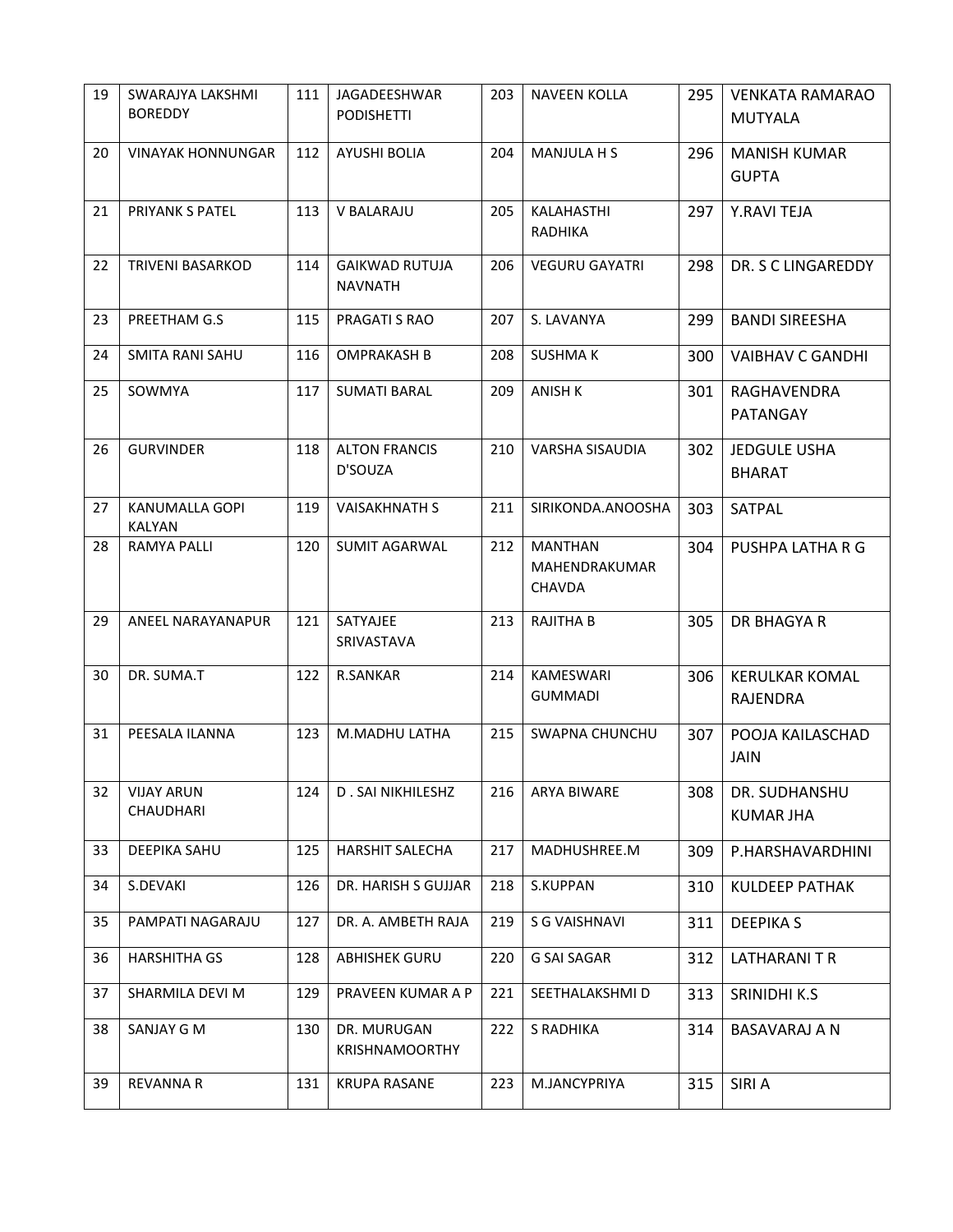| 40 | SONAWANE CHHAYA<br><b>NARAYAN</b>         | 132 | K.SHREE JYOTHI                   | 224 | <b>SAYI PRIYA S</b>                  | 316 | <b>PARESH PAREKH</b>                     |
|----|-------------------------------------------|-----|----------------------------------|-----|--------------------------------------|-----|------------------------------------------|
| 41 | <b>KAVITHA P S</b>                        | 133 | <b>BRUNDHAP</b>                  | 225 | PRAKASHA G                           | 317 | <b>GADIPELLI SAHITHI</b>                 |
| 42 | <b>BASAVARAJ K</b><br><b>MURAGOD</b>      | 134 | JEEVAN D R                       | 226 | POOJA.M.L                            | 318 | AMANCHI ARUNA                            |
| 43 | <b>KAVYA PALLI</b>                        | 135 | <b>KSHITIZE MANGLA</b>           | 227 | DEEPASHREE<br><b>AMARNATH</b>        | 319 | POOJA N S                                |
| 44 | VIJAYARAJU.P                              | 136 | MUSHAM SWETHA                    | 228 | <b>AMARNATH</b><br>SRINIVASARAO      | 320 | <b>KISHORE</b><br><b>KOPPARAPU</b>       |
| 45 | <b>CHAUDHARI</b><br><b>RUSHIKESH ARUN</b> | 137 | SRINIVASARAO<br><b>GORAPALLI</b> | 229 | M SADHASIVAM                         | 321 | <b>KUSH RAJ SINGH</b>                    |
| 46 | <b>MAHIMA PATEL</b>                       | 138 | SRISABARIMANI K                  | 230 | K.SANTHOSHI RUPA                     | 322 | <b>MADHAVI V</b>                         |
| 47 | JYOTHI DONGA                              | 139 | <b>RAMESH SP</b>                 | 231 | PALEM<br>CHANDRAKALA                 | 323 | <b>VAISHNAVI ARUN</b><br><b>DESHMUKH</b> |
| 48 | VIJAYALAXMI R PATIL                       | 140 | <b>CHETAN R</b>                  | 232 | POOJA PATHAK                         | 324 | RASHMI AGARWAL                           |
| 49 | <b>V SANTHI</b>                           | 141 | SONAL<br>SHRIKRUSHNA RANE        | 233 | SIVASAKTHI S                         | 325 | <b>AKSHAY KAKAD</b>                      |
| 50 | ARAVINDA NAIK S G                         | 142 | NITAL SUNIL PATIL                | 234 | MANU Y M                             | 326 | <b>KAKAD BHARTI</b><br><b>BHIVSEN</b>    |
| 51 | <b>KUSHANTH M</b>                         | 143 | <b>ARATHI B N</b>                | 235 | <b>AMIRTHA PREEYA</b>                | 327 | <b>K.GOWRI SHANKAR</b>                   |
| 52 | AMGOTH ASHOK<br><b>KUMAR</b>              | 144 | RAJESHWARI G L                   | 236 | DR RASHMI SONI                       | 328 | <b>MATHAM RAMESH</b>                     |
| 53 | <b>TANESH RAJENDRA</b><br>SHARMA          | 145 | K. MEENAKSHI<br>MRUDALASHREE     | 237 | <b>MRS GITANJALI</b><br><b>SINHA</b> | 329 | <b>THORAT KAVERI</b><br><b>SUDAM</b>     |
| 54 | YASH CHETAN<br>AGRAWAL                    | 146 | MS. S. KARTHIKEYENI              | 238 | <b>NAMRATA</b>                       | 330 | <b>MUMMADI SAI</b><br>SANDEEP            |
| 55 | SMITA C CHETTI                            | 147 | RAJDEO DNYANDA<br>SANJEEV        | 239 | <b>SUJAY GEJJI</b>                   | 331 | NIKITA TATERAO<br>AWARE                  |
| 56 | ABHIRAM                                   | 148 | SHYAMSUNDER<br>JANNU SOLOMAN     | 240 | <b>SUBHAM SARDA</b>                  | 332 | <b>ASHWINI BAGADE</b>                    |
| 57 | SHEETAL BINOD<br><b>KUMAR PRASAD</b>      | 149 | <b>ADARSHA S</b>                 | 241 | PENUBARTHI<br>RADHIKA                | 333 | <b>ALIKAPATI KEERTHI</b><br>PRIYA        |
| 58 | <b>SWETHA RANI.L</b>                      | 150 | DR. ASHA<br>AMBHAIKAR            | 242 | BHARGAV.S                            | 334 | RAMDAS KAPILA                            |
| 59 | <b>HARSHITHA PASEM</b>                    | 151 | YASHAS K VENKAT                  | 243 | <b>KANCHI SUKEERTHI</b>              | 335 | DR. ANEESHKUMAR<br>A. S.                 |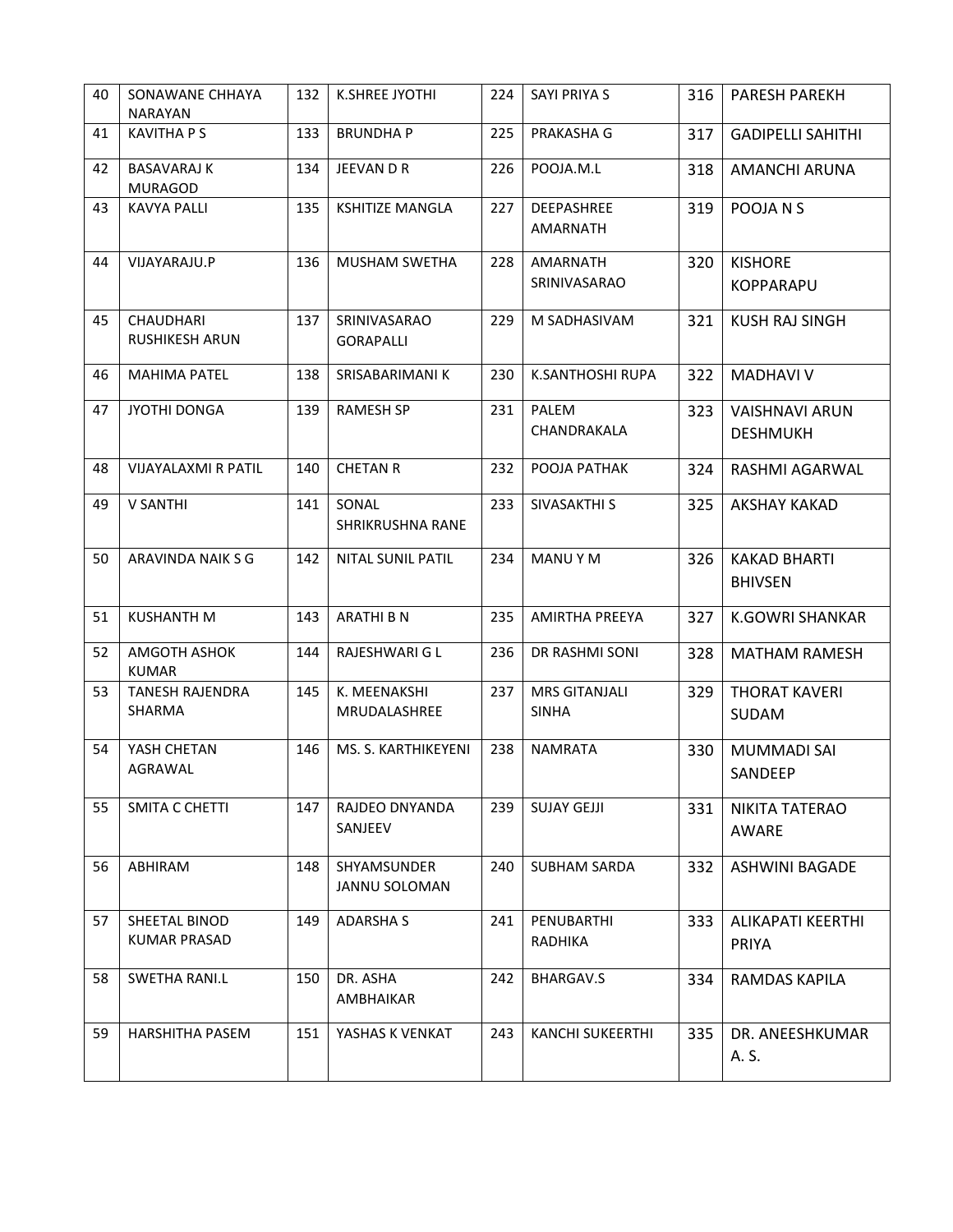| 60 | <b>DR.J.SENTHIL KUMAR</b>      | 152 | PILLA MOHAN<br><b>GANESH</b>              | 244 | KOMAL BALSAHEB<br><b>NAWALE</b>         | 336 | <b>D.SAI NIKHILESH</b>                |  |
|----|--------------------------------|-----|-------------------------------------------|-----|-----------------------------------------|-----|---------------------------------------|--|
| 61 | VARUN P SARVADE                | 153 | DR G MANJULA                              | 245 | YASH PREETH<br><b>NIJALINGE</b>         | 337 | MOHAMMED IMRAN<br><b>SHAIK</b>        |  |
| 62 | NAGARAJA<br><b>BODRAVARA</b>   | 154 | <b>VYDARSI SITA RAMA</b><br><b>PRASAD</b> | 246 | S.VIJITHA                               | 338 | VENKATESH.M                           |  |
| 63 | S.VIMAL                        | 155 | ANWESHA DAS                               | 247 | A. PAVANI                               | 339 | PRATISHTHA<br><b>KUMEKAR</b>          |  |
| 64 | <b>UNDE KOMAL</b><br>BABASAHEB | 156 | SARA SALEEMA                              | 248 | ARCHANA KV                              | 340 | SRINIVASAN.N                          |  |
| 65 | <b>GUNVEER SINGH</b>           | 157 | ROOPA MJ                                  | 249 | CHANDANA D C                            | 341 | <b>VIKAS GUPTA</b>                    |  |
| 66 | MANJUNATHA BALLULI             | 158 | NISHITHA MARIAN R<br>J                    | 250 | ANJALI SRIVASTAVA                       | 342 | DR.P.KARTHIKEYAN                      |  |
| 67 | <b>ANKITH KUMAR</b>            | 159 | ADITHYA M.N                               | 251 | H. THANGKHANHAU                         | 343 | <b>SASHIKUMAR S</b>                   |  |
| 68 | SHILPA N                       | 160 | NAGUGARI<br><b>MUNISANKAR</b>             | 252 | <b>BASAVARAJ HJ</b>                     | 344 | <b>SYED HYDER</b>                     |  |
| 69 | WAGH MUKUND<br>RAJENDRA        | 161 | ADITI SRIVASTAVA                          | 253 | YOGESH M NIJALINGE                      | 345 | <b>ATHIRA P</b>                       |  |
| 70 | <b>RESHMA SHETTY</b>           | 162 | DR G SANDHYA DEVI                         | 254 | <b>KRITI</b>                            | 346 | CHALAMALASETTY<br>SARVANI             |  |
| 71 | SATHYA PRAVEEN D               | 163 | PRAVALLIKA<br><b>MIDITHIPATI</b>          | 255 | DR. SANJEEV KUMAR                       | 347 | <b>CHINMAYA NAYAK</b>                 |  |
| 72 | <b>VENKATESH P</b>             | 164 | <b>NARASIMHAN</b>                         | 256 | <b>SYAMAR</b>                           | 348 | DR.R.NIRMALKUMAR                      |  |
| 73 | <b>HARSHITHA GS</b>            | 165 | <b>BASAMMA UMESH</b><br><b>PATIL</b>      | 257 | <b>VALLEM RANADHEER</b><br><b>REDDY</b> | 349 | <b>UMESH PINJARKAR</b>                |  |
| 74 | S KOUSTUBHA<br>BHARADVAJ       | 166 | <b>VENKATESH PRASAD</b><br>D              | 258 | MANYA M                                 |     | 350 J DAVID SUKEERTHI<br><b>KUMAR</b> |  |
| 75 | PARAM VIJAY KUMAR              | 167 | <b>MANASA B S</b>                         | 259 | <b>BODDEDA GANESH</b>                   | 351 | DR. M PALA PRASAD<br><b>REDDY</b>     |  |
| 76 | <b>LAKHBIR KAUR</b>            | 168 | <b>SANJAY S</b>                           | 260 | <b>B PHANINDRA</b><br><b>KUMAR</b>      | 352 | LAKSHMI PRASANNA<br><b>BANDI</b>      |  |
| 77 | <b>RISWITHA</b>                | 169 | <b>SYED ATHIKA</b><br><b>SULTANA</b>      | 261 | <b>GADDAM ISWARYA</b>                   | 353 | DR. KULDEEP P.<br><b>PAWAR</b>        |  |
| 78 | NIRANJAN.R                     | 170 | <b>TRIVENI BASARKOD</b>                   | 262 | PRAKRITI                                | 354 | V.BINDUSREE                           |  |
| 79 | P B SAI RAMANA                 | 171 | DR.G.THAMIZHENDHI                         | 263 | <b>SWETA GUPTA</b>                      | 355 | <b>CHANDRA C</b>                      |  |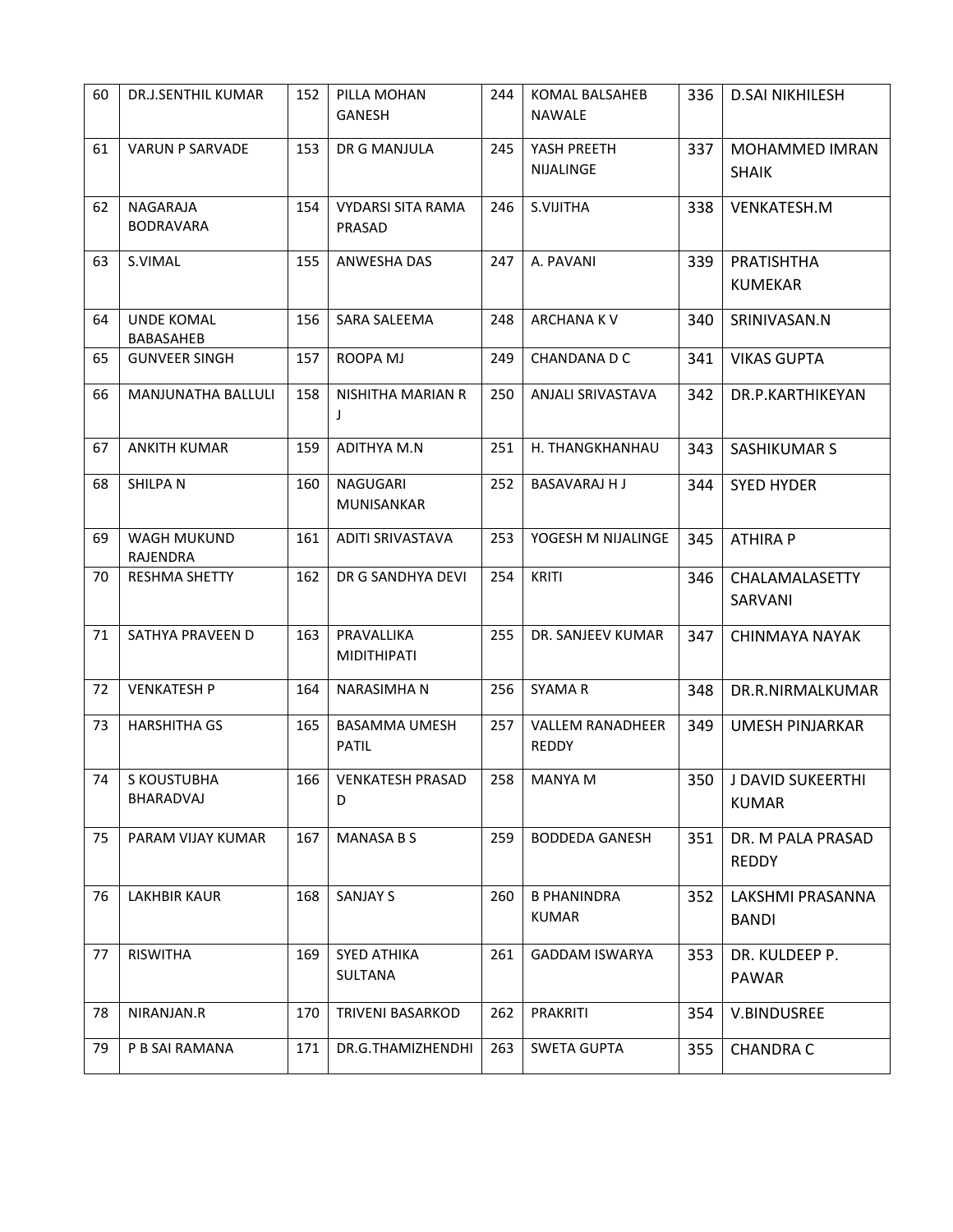| 80 | <b>SHASHI KUMAR K</b>                  | 172 | <b>BUDATI KIRANMAYEE</b>                | 264 | <b>PATEL</b><br>VRAJESHKUMAR<br>RAJENDRABHAI | 356 | SHIKHA ARYA                                      |
|----|----------------------------------------|-----|-----------------------------------------|-----|----------------------------------------------|-----|--------------------------------------------------|
| 81 | SIDHARTHA K                            | 173 | MRS. BHAWNA<br><b>JANGHEL</b>           | 265 | <b>GAURI SUHAS</b><br><b>MARDIKAR</b>        | 357 | <b>RAHUL RATHORE</b>                             |
| 82 | ANURADHA C.J.                          | 174 | <b>RAJATHA</b>                          | 266 | <b>IMRANULLAH KHAN</b>                       | 358 | MANJUSHA ANANT<br><b>SHINDE</b><br>(BHANDWALKAR) |
| 83 | <b>BHUWAD PAYAL</b><br><b>SURENDRA</b> | 175 | <b>PUSKURI ARUN</b>                     | 267 | PUNITHARAJA K                                | 359 | <b>VIVEK GHAI</b>                                |
| 84 | D VENKATA SIVA<br><b>REDDY</b>         | 176 | DEVULAPALLI SHYAM<br>PRASAD             | 268 | NANDYALA<br>SREERAMULAREDDY                  | 360 | <b>KAMAL KUMAR</b><br><b>GOLA</b>                |
| 85 | <b>BHAGYASRI PAVULURI</b>              | 177 | SINDHOORA V                             | 269 | SAPTARSHI DAS                                | 361 | <b>VIJAYA PINJARKAR</b>                          |
| 86 | RAJESHWARI N                           | 178 | SAVITRI KULKARNI                        | 270 | PROF. PRAVEEN<br><b>CHITTI</b>               | 362 | DHINESH KUMAR A                                  |
| 87 | <b>KARTHIK R</b>                       | 179 | <b>DR.SONALI</b><br><b>RIDHORKAR</b>    | 271 | WALUNJ<br>YASHASHREE                         | 363 | NAGARAJ P                                        |
| 88 | PATALE PAVAN KUMAR                     | 180 | <b>KISHOR DEVIDAS</b><br><b>PAKHALE</b> | 272 | N.SIVANAGAMANI                               | 364 | <b>MANOJ KUMAR</b><br><b>DEWTWAL</b>             |
| 89 | <b>GOPAL VERMA</b>                     | 181 | SIDHARTH BAJPAI                         | 273 | <b>SHREYAS N R</b>                           | 365 | <b>NAMRATA SINGH</b>                             |
| 90 | <b>CHIRRA ANIL</b>                     | 182 | <b>ANJANAYYA S</b>                      | 274 | <b>GOUTAM KUMAR</b><br>SAHOO                 | 366 | <b>I PHANI RAJA</b>                              |
| 91 | <b>NAMRATA SINGH</b>                   | 183 | ANUSHA M                                | 275 | ARUN RAJ S R                                 | 367 | DR. FAROOQ SUNAR<br>MAHAMMAD                     |
| 92 | SIDHARTH BAJPAI                        | 184 | P. GOPICHAND                            | 276 | <b>BHAKTI BELHEKAR</b>                       |     |                                                  |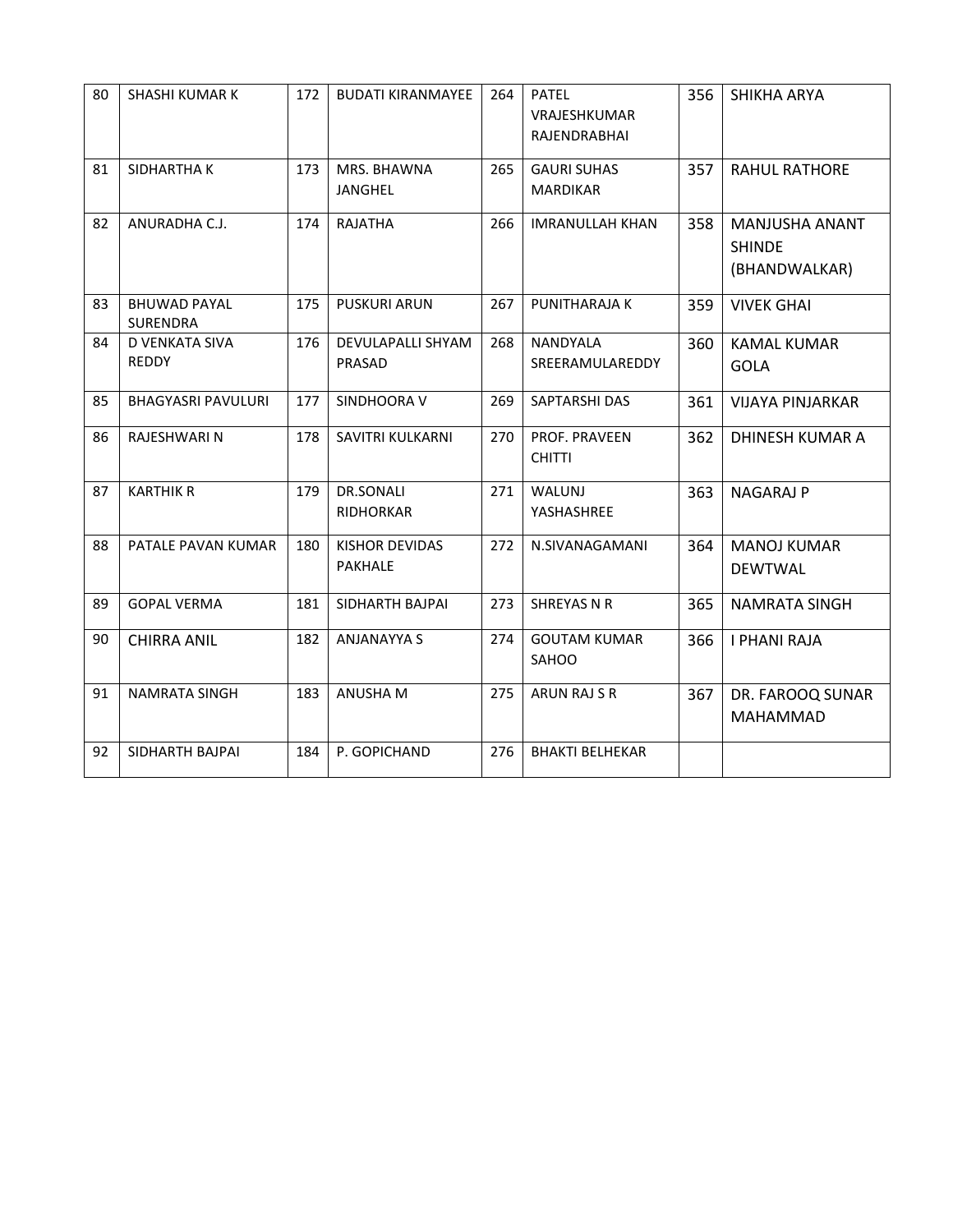## **Workshop outcomes mapping (MCQ Test)**

| SI.<br>No.     | <b>Questions</b>                                                                                                                                                             | <b>Points</b><br>alloted | <b>Outcome</b><br>mapping | <b>Correct</b><br>responses<br>(out of 367) | score in<br>% |
|----------------|------------------------------------------------------------------------------------------------------------------------------------------------------------------------------|--------------------------|---------------------------|---------------------------------------------|---------------|
| 1              | Is Python case sensitive when dealing with identifiers?<br>a) yes<br>b) no<br>c) machine dependent<br>d) none of the mentioned                                               | 1                        | $\mathbf{1}$              | 326                                         | 88.83         |
| $\overline{2}$ | Which of the following is an invalid variable?<br>a) my_string_1<br>b) 1st_string<br>c) foo<br>d)                                                                            | 1                        | $\mathbf{1}$              | 281                                         | 76.57         |
| 3              | Which of the following is not a keyword?<br>a) eval<br>b) assert<br>c) nonlocal<br>d) pass                                                                                   | $\mathbf{1}$             | $\mathbf{1}$              | 223                                         | 60.77         |
| 4              | What is the answer to this expression, 22 % 3 is?<br>a) $7$<br>$b)$ 1<br>c)0<br>$d$ ) 5                                                                                      | 1                        | 1                         | 300                                         | 81.75         |
| 5              | Mathematical operations can be performed on a string.<br>a) True<br>b) False                                                                                                 | $\mathbf{1}$             | $\mathbf{1}$              | 254                                         | 69.21         |
| 6              | Operators with the same precedence are evaluated in<br>which manner?<br>a) Left to Right<br>b) Right to Left<br>c) Can't say<br>d) None of the mentioned                     | 1                        | $\mathbf{1}$              | 314                                         | 85.56         |
| 7              | Which of the following is an invalid statement?<br>a) $abc = 1,000,000$<br>b) a $b c = 1000 2000 3000$<br>c) $a,b,c = 1000, 2000, 3000$<br>d) $a_b_c = 1,000,000$            | 1                        | $\mathbf{1}$              | 269                                         | 73.3          |
| 8              | What will be the output of the following Python code?<br>$True = False$<br>while True:<br>print(True)<br>break<br>a) True<br>b) False<br>c) None<br>d) none of the mentioned | $\mathbf{1}$             | $\overline{2}$            | 155                                         | 42.24         |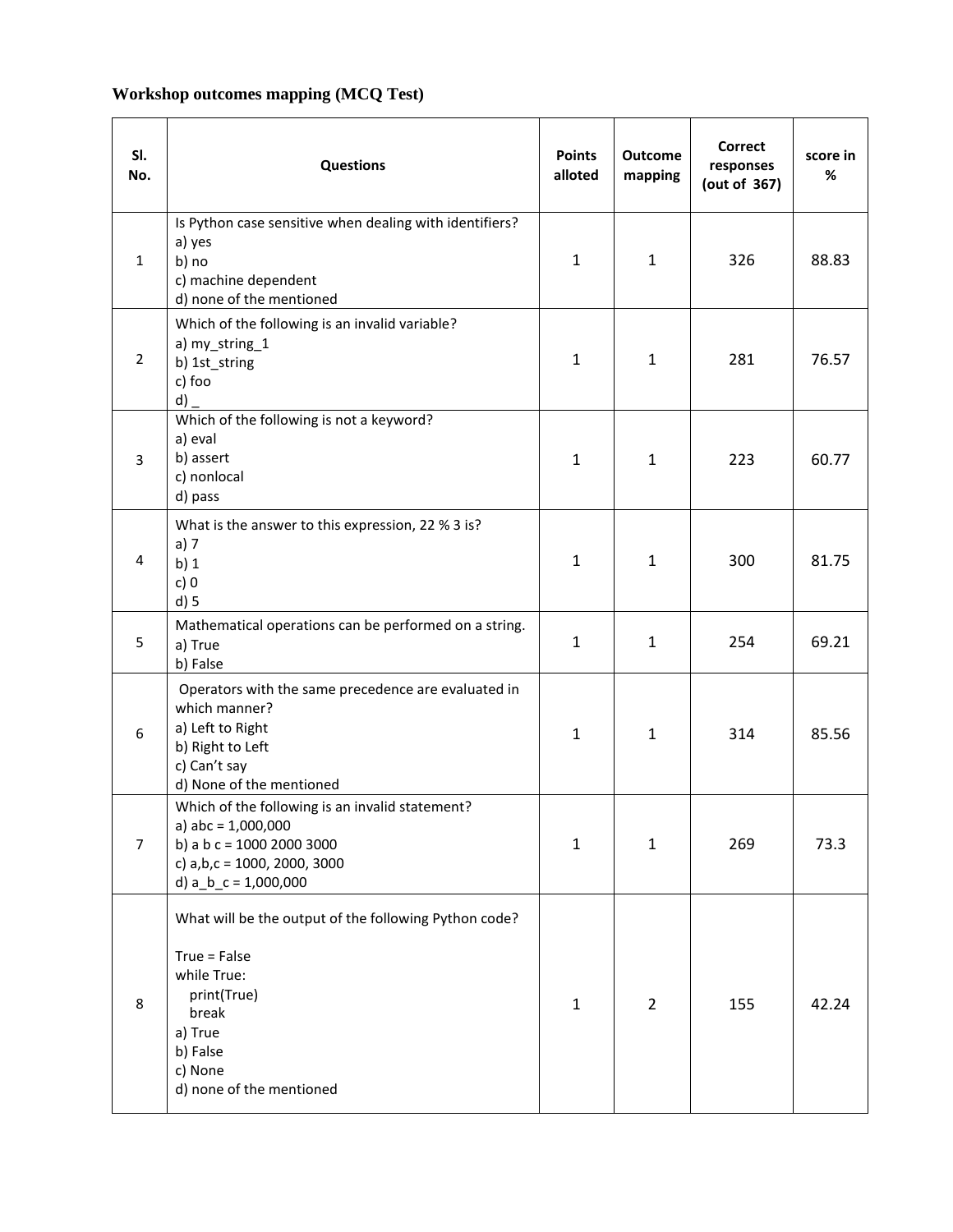| $\boldsymbol{9}$ | What will be the output of the following Python code?<br>$x = ['ab', 'cd']$<br>for i in x:<br>i.upper()<br>print(x)<br>a) ['ab', 'cd']<br>b) ['AB', 'CD']<br>c) [None, None]<br>d) none of the mentioned | $\mathbf{1}$ | $\overline{2}$ | 188 | 51.23 |
|------------------|----------------------------------------------------------------------------------------------------------------------------------------------------------------------------------------------------------|--------------|----------------|-----|-------|
| 10               | What will be the output of the following Python code?<br>$i = 2$<br>while True:<br>if $i\frac{1}{3} = 0$ :<br>break<br>print(i)<br>$i + 2$<br>a) 246810<br>b) $24$<br>c) $23$<br>d) error                | $\mathbf{1}$ | $\overline{2}$ | 216 | 58.86 |
| 11               | What will be the output of the following Python code?<br>$i = 1$<br>while True:<br>if $i\frac{1}{3} = 0$ :<br>break<br>print(i)<br>$i + 1$<br>$a)$ 1 2<br>b) 123<br>c) error<br>d) none of the mentioned | $\mathbf{1}$ | $\overline{2}$ | 197 | 53.68 |
| 12               | What will be the output of the following Python code?<br>$i = 1$<br>while True:<br>if $i\%007 == 0$ :<br>break<br>print(i)<br>$i + 1$<br>a) 123456<br>b) 1234567<br>c) error<br>d) none of the mentioned | 1            | $\overline{2}$ | 183 | 49.87 |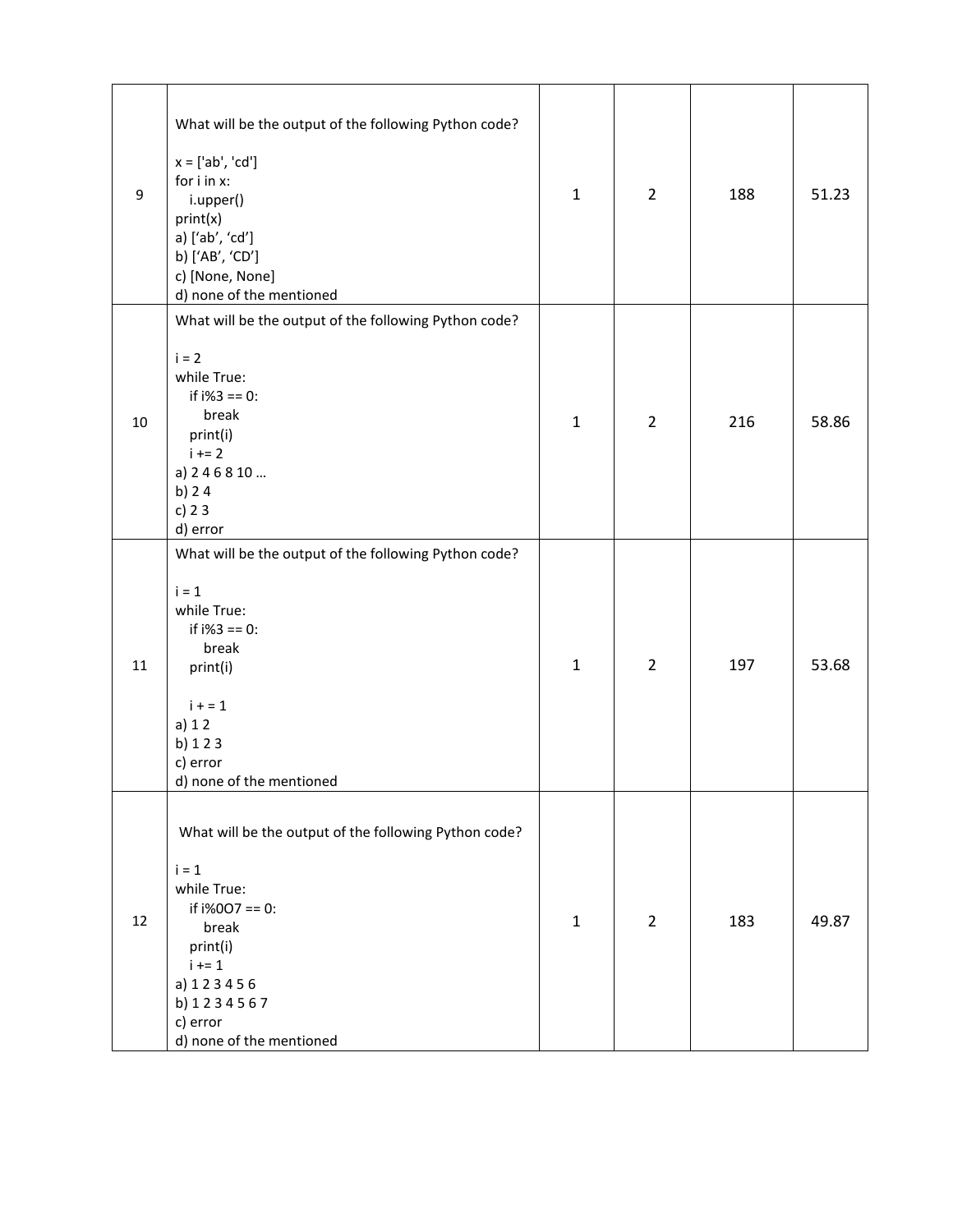|    | What will be the output of the following Python code?                                                                                                                                                                                                             |              |                |     |       |
|----|-------------------------------------------------------------------------------------------------------------------------------------------------------------------------------------------------------------------------------------------------------------------|--------------|----------------|-----|-------|
| 13 | $i = 1$<br>while False:<br>if $i\frac{1}{2} = 0$ :<br>break<br>print(i)<br>$i + 2$<br>a) 1<br>b) 1357<br>c) 1234<br>d) none of the mentioned                                                                                                                      | $\mathbf{1}$ | $\overline{2}$ | 192 | 52.32 |
| 14 | Which of the following is a conditional looping<br>statement?<br>$\sf l\sf f$<br>break<br>continue<br>while                                                                                                                                                       | $\mathbf{1}$ | $\overline{2}$ | 214 | 58.32 |
| 15 | Which keyword is used for function?<br>a) Fun<br>b) Define<br>c) Def<br>d) Function                                                                                                                                                                               | $\mathbf{1}$ | 3              | 310 | 84.47 |
| 16 | What will be the output of the following Python code?<br>def sayHello():<br>print('Hello World!')<br>sayHello()<br>sayHello()<br>a)<br>Hello World!<br>Hello World!<br>b)<br>'Hello World!'<br>'Hello World!'<br>c)<br>Hello<br>Hello<br>d) None of the mentioned | $\mathbf{1}$ | 3              | 266 | 72.48 |
| 17 | Which of the following functions is a built-in function in<br>python?<br>a) seed()<br>b) sqrt()<br>c) factorial()<br>d) print()                                                                                                                                   | $\mathbf{1}$ | 3              | 249 | 67.85 |
| 18 | What will be the output of the following Python<br>expression?<br>round(4.5676,2)?<br>a) 4.5<br>b) 4.6<br>c) 4.57<br>d) 4.56                                                                                                                                      | $\mathbf{1}$ | 3              | 252 | 68.67 |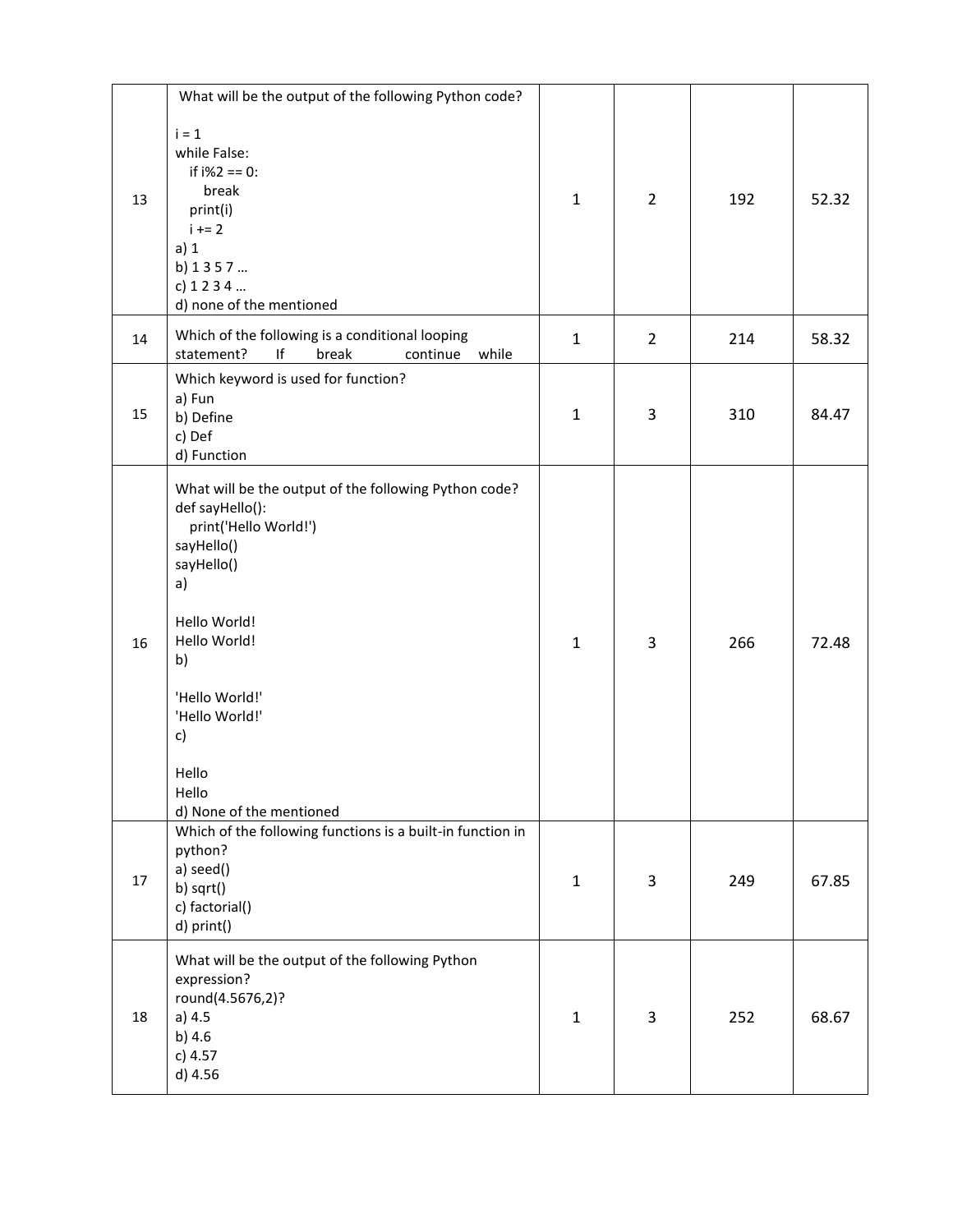| 19 | What will be the output of the following Python<br>function?<br>import math<br>abs(math.sqrt(25))<br>a) Error<br>$b) -5$<br>$c)$ 5<br>$d$ ) 5.0                                                                                        | 1            | 3              | 198 | 53.96 |
|----|----------------------------------------------------------------------------------------------------------------------------------------------------------------------------------------------------------------------------------------|--------------|----------------|-----|-------|
| 20 | Suppose there is a list such that: I=[2,3,4]. If we want to<br>print this list in reverse order, which of the following<br>methods should be used?<br>a) reverse(I)<br>b) list(reverse[(l)])<br>c) reversed(l)<br>d) list(reversed(l)) | $\mathbf{1}$ | 3              | 162 | 44.15 |
| 21 | What will be the output of the following Python<br>function?<br>hex(15)<br>$a)$ f<br>b) 0xF<br>c) OXf<br>d) 0xf                                                                                                                        | $\mathbf{1}$ | 3              | 217 | 59.13 |
| 22 | Which of these in not a core data type?<br>a) Lists<br>b) Dictionary<br>c) Tuples<br>d) Class                                                                                                                                          | $\mathbf{1}$ | 4              | 299 | 81.48 |
| 23 | In order to store values in terms of key and value we<br>use what core data type.<br>a) list<br>b) tuple<br>c) class<br>d) dictionary                                                                                                  | $\mathbf{1}$ | 4              | 287 | 78.21 |
| 24 | Which of the following commands will create a list?<br>a) $list1 = list()$<br>b) $list1 = []$<br>c) $list1 = list([1, 2, 3])$<br>d) all of the mentioned                                                                               | $\mathbf{1}$ | $\overline{4}$ | 252 | 68.67 |
| 25 | Suppose listExample is ['h','e','l','l','o'], what is<br>len(listExample)?<br>a) 5<br>b)4<br>c) None<br>d) Error                                                                                                                       | $\mathbf{1}$ | $\overline{4}$ | 273 | 74.39 |
| 26 | Which of the following is a Python tuple?<br>$a)$ [1, 2, 3]<br>b) $(1, 2, 3)$<br>c) $\{1, 2, 3\}$<br>$d)$ {}                                                                                                                           | $\mathbf{1}$ | $\overline{4}$ | 296 | 80.66 |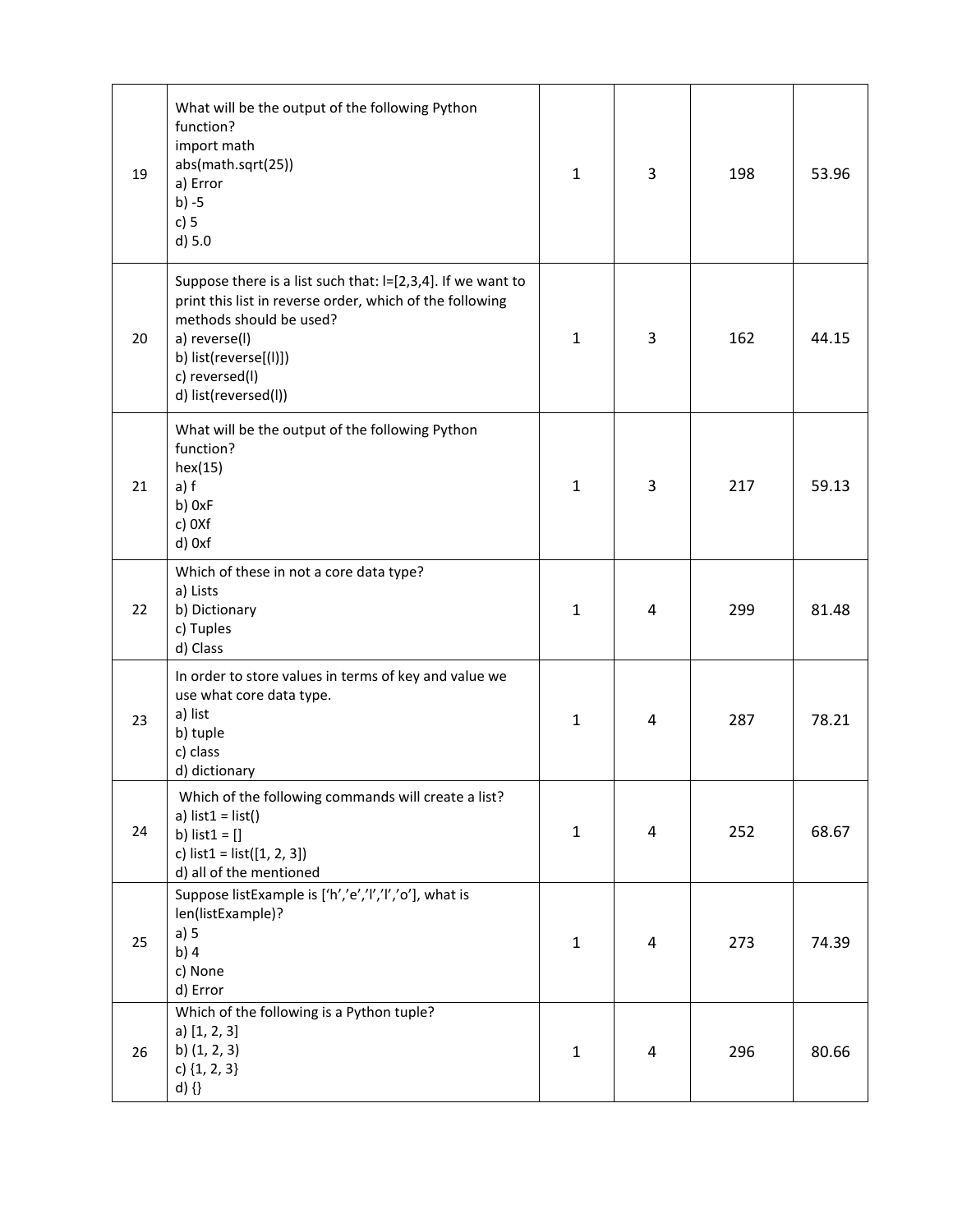| 27 | Suppose $t = (1, 2, 4, 3)$ , which of the following is<br>incorrect?<br>a) $print(t[3])$<br>b) $t[3] = 45$<br>c) print(max(t))<br>d) print(len(t))                                                | $\mathbf{1}$   | 4              | 279 | 76.03 |
|----|---------------------------------------------------------------------------------------------------------------------------------------------------------------------------------------------------|----------------|----------------|-----|-------|
| 28 | Which of the following statements create a dictionary?<br>a)<br>d<br>₩<br>{"john":40,<br>"peter":45}<br>b)<br>d<br>$=$<br>{40:"john",<br>45:"peter"}<br>c)<br>d<br>$=$<br>d) All of the mentioned | $\mathbf{1}$   | 4              | 281 | 76.57 |
| 29 | Suppose $d = \{$ "john":40, "peter":45}, to delete the entry<br>for "john" what command do we use?<br>a) d.delete("john":40)<br>b) d.delete("john")<br>c) del d["john"]<br>d) del d("john":40)    | $\mathbf{1}$   | 4              | 231 | 62.95 |
| 30 | Suppose list1 is [2445,133,12454,123], what is<br>max(list1)?<br>a) 2445<br>b) 133<br>c) 12454<br>d) 123                                                                                          | $\mathbf{1}$   | 4              | 309 | 84.2  |
| 31 | What will be the output of the following Python<br>expression?<br>24//6%3, 24//4//2<br>$a)$ (1,3)<br>b) $(0,3)$<br>c) $(1,0)$<br>$d)$ (3,1)                                                       | $\overline{2}$ | $\mathbf{1}$   | 269 | 73.3  |
| 32 | What will be the output of the following Python code?<br>>>>example = "snow world"<br>>>>print("%s" % example[4:7]) a) wo<br>b) world<br>c) sn<br>d) rl                                           | $\overline{2}$ | $\mathbf{1}$   | 265 | 72.21 |
| 33 | What will be the output of the following Python code?<br>$x = 'abcd'$<br>for $i$ in range $(x)$ :<br>print(i)<br>a) a b c d<br>b) 0 1 2 3<br>c) error<br>d) none of the mentioned                 | $\overline{2}$ | $\overline{2}$ | 211 | 57.5  |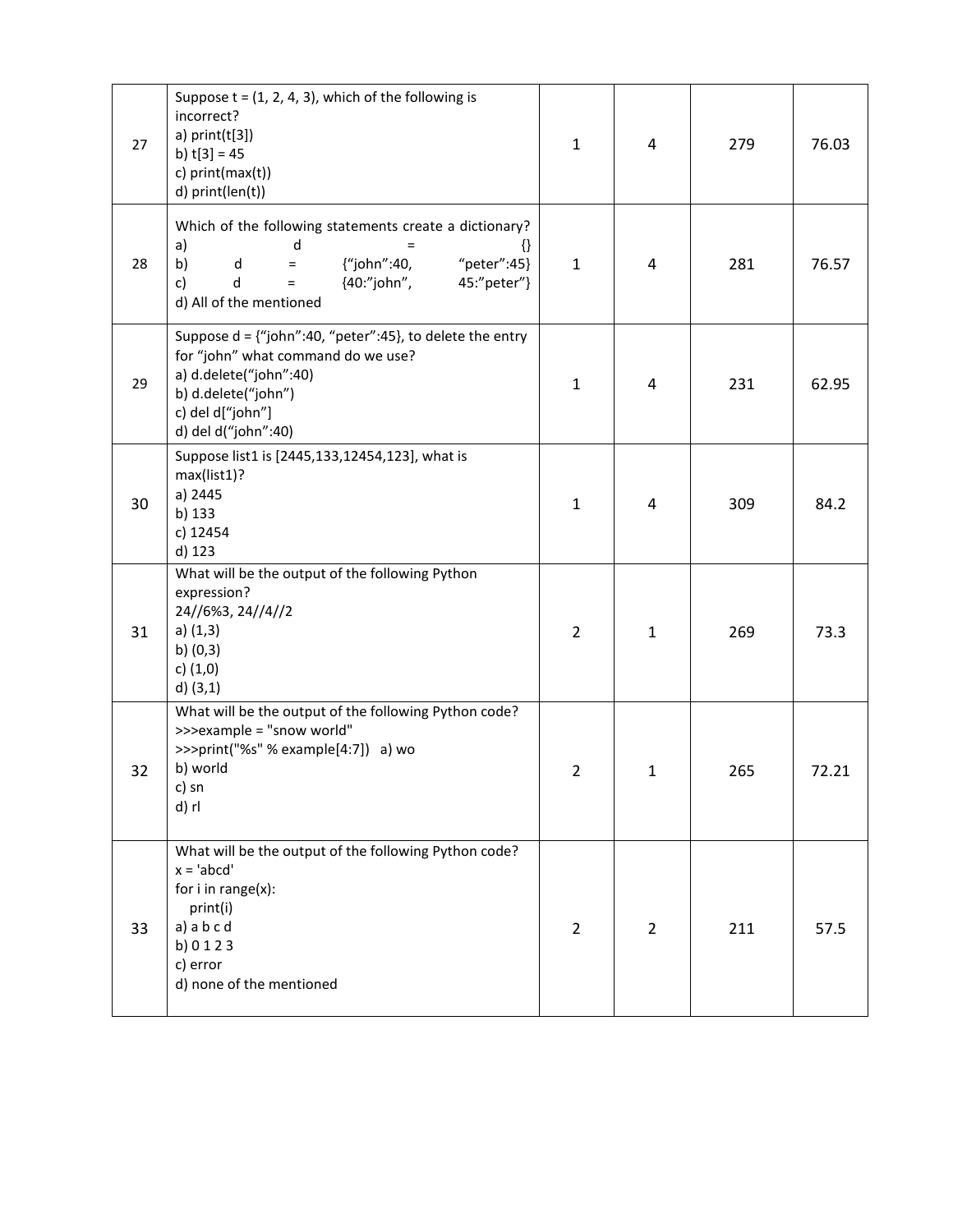| 34 | What will be the output of the following Python code?<br>for $i$ in range(int(2.0)):<br>print(i)<br>a) $0.0 1.0$<br>b) $01$<br>c) error<br>d) none of the mentioned                                  | $\overline{2}$ | $\overline{2}$ | 196 | 53.41 |
|----|------------------------------------------------------------------------------------------------------------------------------------------------------------------------------------------------------|----------------|----------------|-----|-------|
| 35 | Which of the following functions will not result in an<br>error when no arguments are passed to it?<br>a) min()<br>b) divmod()<br>$c)$ all()<br>d) float()                                           | $\overline{2}$ | 3              | 181 | 49.32 |
| 36 | What will be the output of the following Python code?<br>$def a(b)$ :<br>$b = b + [5]$<br>$c = [1, 2, 3, 4]$<br>a(c)<br>print(len(c))<br>$a)$ 4<br>b)5<br>c) $1$<br>d) An exception is thrown        | $\overline{2}$ | 3              | 179 | 48.78 |
| 37 | What will be the output of the following Python code?<br>def cube(x):<br>return $x * x * x$<br>$x = cube(3)$<br>print x<br>a) 9<br>b)3<br>c) $27$<br>d) 30                                           | 2              | 3              | 284 | 77.39 |
| 38 | How many elements are in m?<br>$m = [[x, y]$ for x in range(0, 4) for y in range(0, 4)]<br>a) 8<br>b) 12<br>c) $16$<br>d) 32                                                                         | $\overline{2}$ | 4              | 238 | 64.86 |
| 39 | What will be the output of the following Python code?<br>$\gg$ a= $(1,2)$<br>$>> b = (3, 4)$<br>$>>c=a+b$<br>$>>$ $c$<br>a) $(4,6)$<br>b) $(1,2,3,4)$<br>c) Error as tuples are immutable<br>d) None | $\overline{2}$ | 4              | 226 | 61.59 |